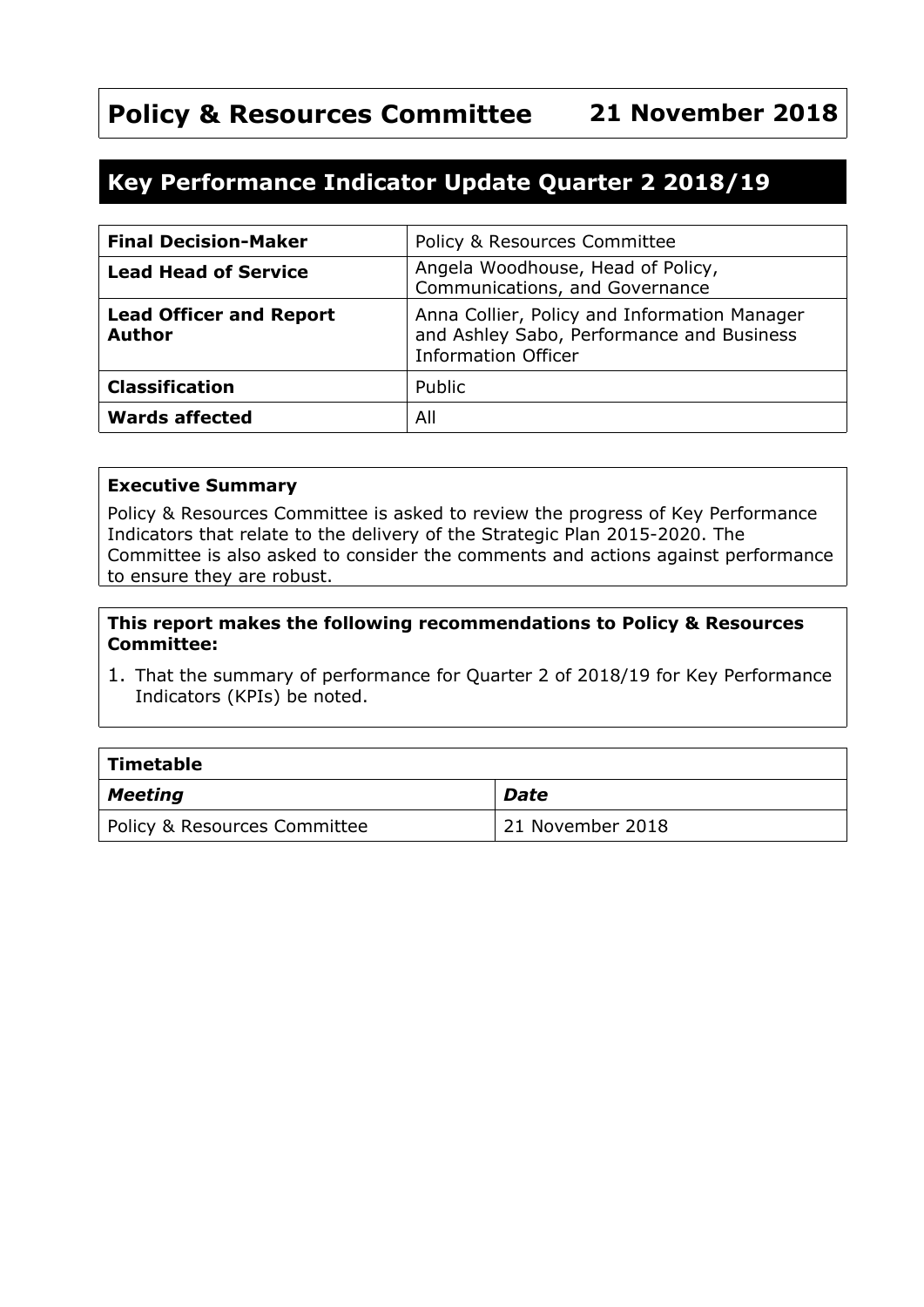# **Key Performance Indicator Update Quarter 2 18/19**

#### **1. INTRODUCTION AND BACKGROUND**

- 1.1 Having a comprehensive set of actions and performance indicators ensures that the Council delivers against the priorities and actions set in the Strategic Plan.
- 1.2 Performance indicators are judged in two ways. Firstly on whether performance has improved, sustained or declined, compared to the same period in the previous year. This is known as direction. Where there is no previous data, no assessment of direction can be made.
- 1.3 The second way is to look at whether an indicator has achieved the target set and is known as PI status. If an indicator has achieved or exceeded the annual target they are rated green. If the target has been missed but is within 10% of the target it will be rated amber, and if the target has been missed by more than 10% it will be rated red.
- 1.4 Some indicators will show an asterisk (\*) after the figure. These are provisional values that are awaiting confirmation. Data for some of the indicators were not available at the time of reporting. In these cases a date has been provided for when the information is expected.
- 1.5 Contextual indicators are not targeted but are given a direction. Indicators that are not due for reporting or where there is delay in data collection are not rated against targets or given a direction.

#### **2. Quarter 1 Performance Summary**

- 2.1 There are 27 key performance indicators (KPIs) which were developed with Heads of Service and unit managers, and agreed by the four Service Committees for 2018/19. 16 are reported to the Committee for this quarter.
- 2.2 Overall, 85.7% (12) of targeted KPIs reported this quarter achieved their target compared to 83% (10) in quarter 1 and 75% (9) in the same quarter last year.
- 2.3 There are 3 contextual indicators (indicators without targets) represented in the chart below as N/A, these indicators were requested for inclusion as they are important to assessing how the council is performing by examining the outcomes. These indicators are; the percentage of littering reports attended to, the number of households living in temporary accommodation at the last night of the month and the number of households living in nightly paid temporary accommodation on the last night of the month.

| <b>RAG Rating</b> | Green | Amber            | <b>Red</b>  | N/A | <b>Total</b> |
|-------------------|-------|------------------|-------------|-----|--------------|
| <b>KPIS</b>       |       |                  |             |     | 16           |
| <b>Direction</b>  | Jɒ    | <b>No Change</b> | <b>Down</b> | N/A | <b>Total</b> |
| Last Year         |       |                  |             |     |              |
| Last Quarter      |       |                  |             |     |              |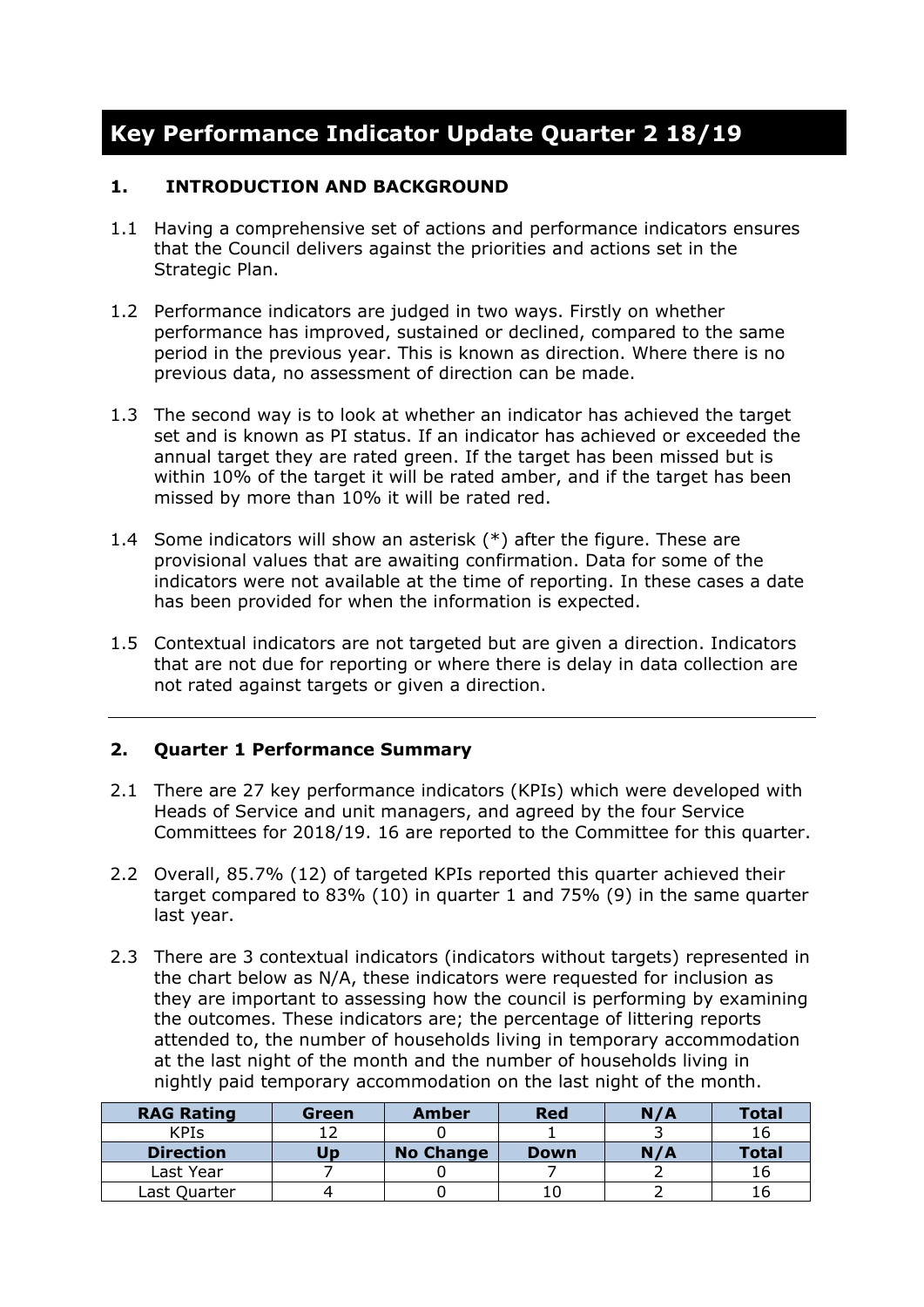#### **3. Performance by Priority**

#### **Priority 1: Keeping Maidstone Borough an attractive place for all**

- 3.1 The percentage of reports of littering attended is calculated by taking the number of reports received from residents about littering divided by the number of these that required additional action (for example litter picking or a mechanical sweep). The objective for the team is to reduce the amount of responsive work required due to the schedules being sufficient to deliver a clean borough.
- 3.2 This quarter has seen improvements to the schedules implemented which has reduced the amount of responsive actions required. It is impossible to eliminate all responsive action as incidences of littering unfortunately can occur any time after a road has been cleaned. The target is to get below 50%.
- 3.3 The percentage of fly tips resulting in enforcement action was 83.3% against a target of 50%. In this quarter the new Waste Crime Officer joined the team along with the second on-street enforcement officer. This has resulted in a significant increase in enforcement activity and the issuing of FPNs and warnings. The team are also now carrying out regular joint operations with the Police and have taken action to seize vehicles from offenders. This performance is exceptionally high and over the course of the year may not be sustainable.
- 3.4 The percentage of fly-tips cleared or assessed within 2 working days was 90.27% against a target of 89% and the percentage of fly-tips cleared or assessed within 4 working days was 94.97% against a target of 94%. The targets have been achieved due to collaborative working between the Cleansing and Waste Crime Team. With these two teams working within the same depot a greater ability to deal with reports and sharing of information.
- 3.5 53.06% of household waste was sent for reuse, recycling, or composting during July. This is currently only based on July's figures as data has not yet been provided by Kent County Council. Garden waste is lower for July and this trend is likely to continue for August and September due to the exceptionally dry, hot weather.
- 3.6 The percentage of relevant land and highways that is assessed as having acceptable levels of litter was 99.7% against a target of 94%. The level of "acceptable" litter is defined by the DEFRA Code of Practice and means the road is predominately free of litter with no accumulations. The high performance has been due to increase litter picking of rural roads and a greater amount of resource targeting littering along high speed roads.
- 3.7 The percentage of relevant land and highways that is assessed as having acceptable levels of detritus was 97.4% against a target of 94%. Detritus is the breakdown of organic matter on the highway. This does not include leaves until they have broken down and are no longer recognisable as leaves. Detritus build up is more indicative of the effectiveness of the Council's sweeping schedules. The good performance was achieved due to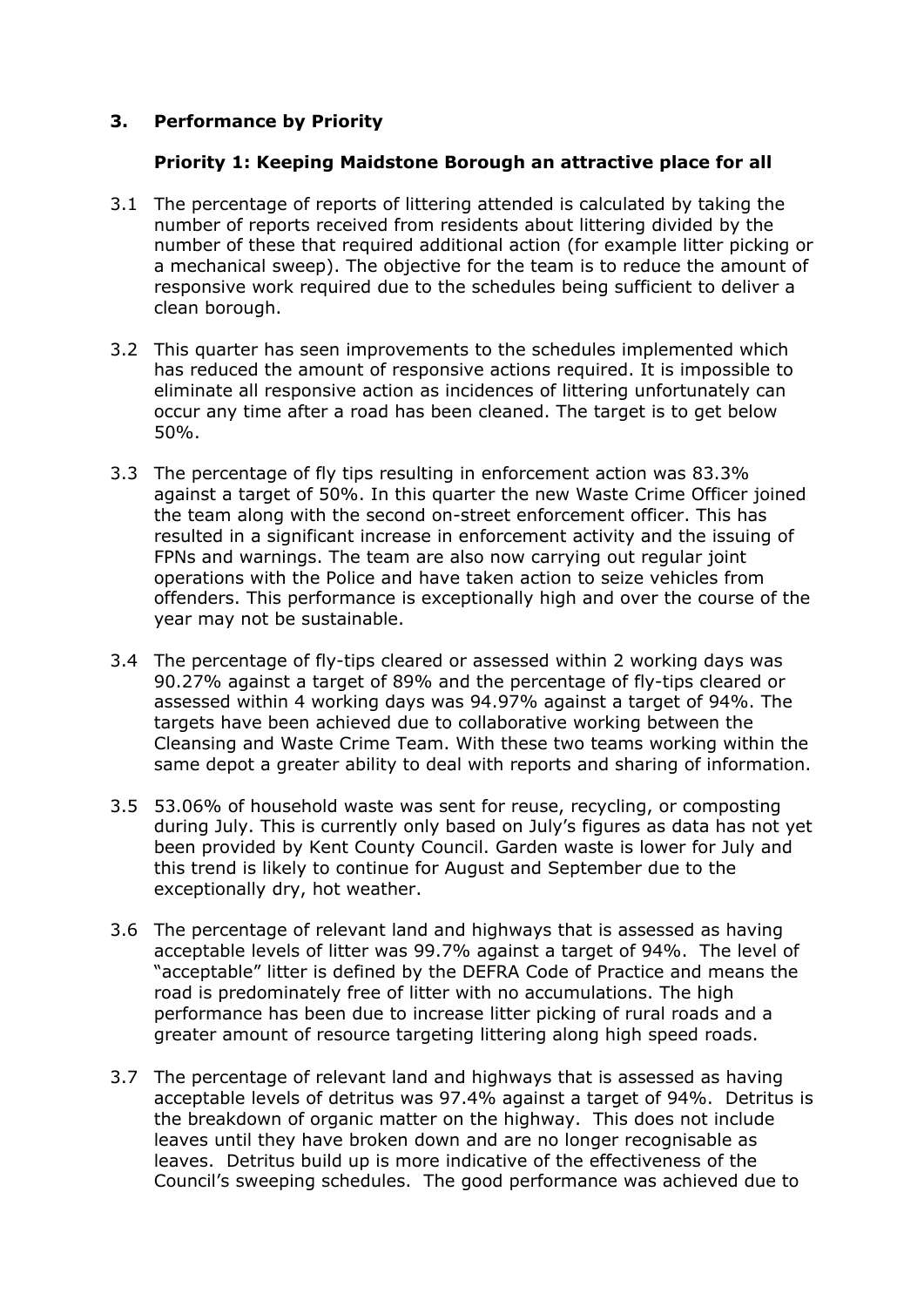an increase of mechanical sweeping in residential areas during the school holiday period as there were less parked cars

#### **Priority 1: Keeping Maidstone borough an attractive place for all, & Priority 2: Securing a successful economy for Maidstone Borough**

3.8 Footfall on the High Street had a value of 3,026,971 against a target of 2,400,000. Quarter 2 footfall continues to follow the trend of previous years. There has been a drop of 140,646 from the same quarter last year however footfall has increased by 53,622 from the previous quarter.

#### **Priority 2: Securing a successful economy for Maidstone Borough**

- 3.9 Performance in major applications was 95.24% for quarter 2, which exceeded the target by 7.24%. The team have worked hard this quarter to ensure applications are progressed before the Community Infrastructure Levy deadline. This has placed added pressure on the team and the performance results are testament to this hard work.
- 3.10 Performance remains strong in the minor applications for quarter 2 at 94.44%. This shows the hard work that has been put in by the team and the success of the Planning Service Implementation Project (PSIP) in clearing backlog applications and ensuring the team are focused on determining applications in a timely manner and to agreed timeframes.
- 3.11 Performance for other applications was 95.13% for quarter 2. Performance remains strong in the others category and is exceeding the current target expectations of 90%. The team have worked very well to achieve these targets Backlog applications have been removed from the system and they are now focused on determining applications in a timely manner and to agreed targets.
- 3.12 The number of affordable homes delivered (gross) was 50 against a quarterly target of 45. There have been a total of 128 affordable homes delivered for the first two quarters of the year, exceeding the mid-year target by 38 homes. We remain on track to achieve the year-end target.
- 3.13 The number of households housed through housing register this quarter was 152 against a target of 150. The quarter is lower than the previous quarter's figure of 173 due to less properties coming through from Registered Providers and a smaller amount of new build units being completed during this quarter.
- 3.14 The number of households prevented from becoming homeless through the intervention of housing advice was 77 against a target of 150. As a result of the change in housing legislation from April 2018 the data collection for this KPI has changed. In previous years the Council reported to the Department for Communities and Local Government through the P1E return all successful homelessness prevention and relief action and activities undertaken, both by the Authority or funded by the Authority, that resulted in households being prevented from being homeless for a minimum of 6 months or relieved their homelessness this is a wider set of data than the new figure reported. The target was based on the old data collected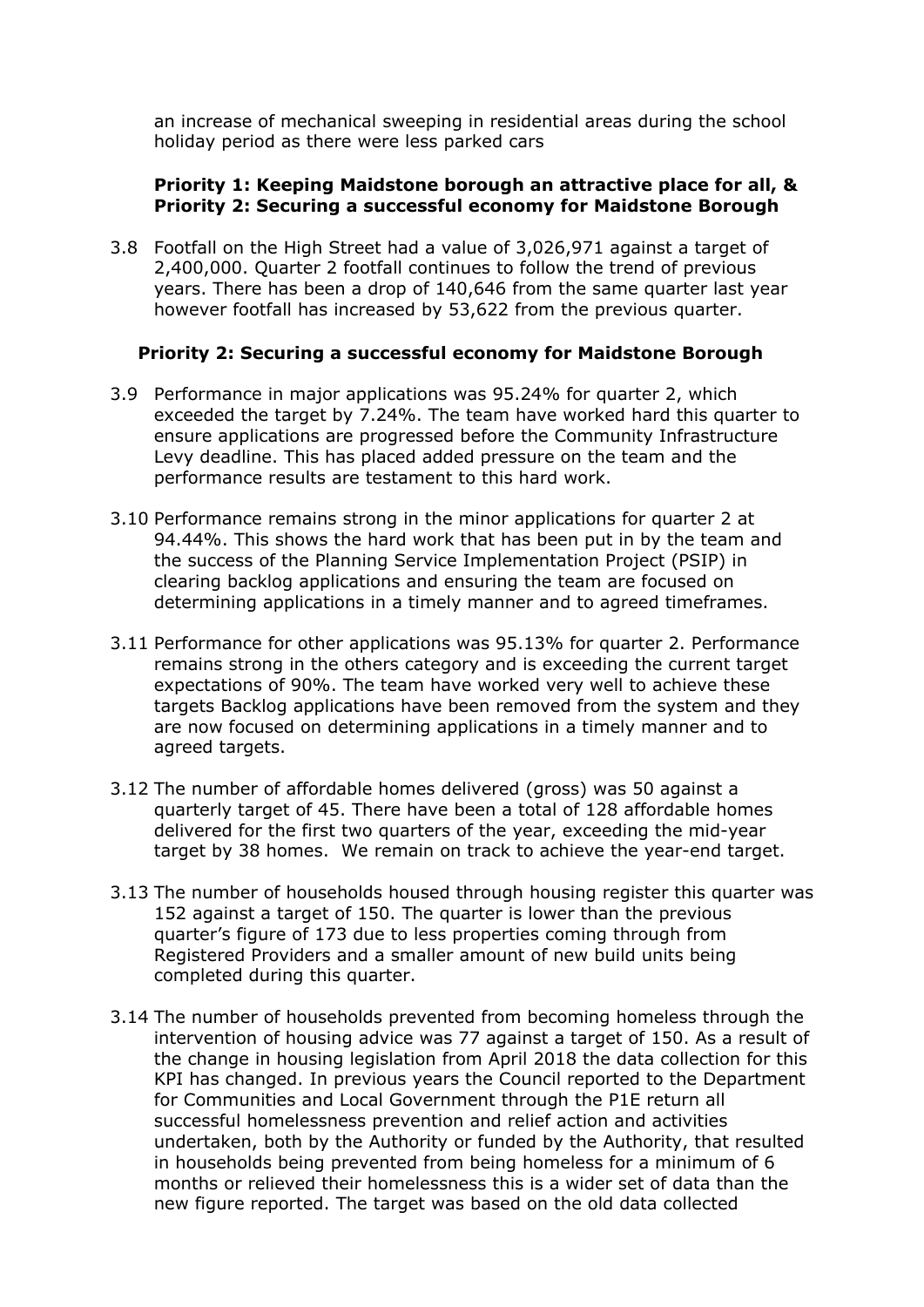- 3.15 This quarter the Prevention Duty was ended to 48 households as a result of accommodation having been secured for a minimum of 6 months. A further 27 households were owed the Relief Duty and this was ended as a result of accommodation being available for a minimum of 6 months. Due to the new measure of reporting against this KPI the target is unlikely to be met but will act as a benchmark for target setting for the next financial year.
- 3.16 The number of households living in temporary accommodation on last night of the month was 135, which is an increase of 25 on the previous quarter. Of these, 75 were nightly paid, 52 were within our own stock, and 8 were by Registered Social Landlords. The ongoing implementation and awareness of the Homelessness Reduction Act in April 2018 continues to have a significant rise in the numbers accommodated within temporary accommodation.
- 3.17 The number of households living in nightly paid temporary accommodation (TA) on the last night of the month was 75, which is an increase of 21 on the previous quarter. This is the total number of nightly paid accommodation from private landlords, hotels and B&Bs. We have seen a continual rise since quarter 4 of 2017/18 as the numbers in TA continue to rise. These nights are predominantly in Maidstone, however some cover Medway, Swale, Gravesham and Ashford. The average nightly cost of temporary accommodation is as follows: 1 bed is £35, 2 beds is £45 and 3– 4 beds starting from £55. However the use of hotels and B&B drives this cost up.

#### **4. RISK**

4.1 This report is presented for information only, committees, managers and heads of service can use performance data to identify service performance and this data can contribute to risk management.

#### **5. CONSULTATION RESULTS AND PREVIOUS COMMITTEE FEEDBACK**

5.1 The Key Performance Indicator Update is reported quarterly to the Service Committees: Communities Housing and Environment Committee, Strategic Planning, Sustainability and Transportation Committee, and Heritage Culture and Leisure Committee. Each Committee will receive a report on the relevant priority action areas. The report is also presented to Policy & Resources Committee, reporting only on the priority areas of: A Clean and Safe Environment, Regenerating the Town Centre, and a Home for Everyone.

#### **6. NEXT STEPS: COMMUNICATION AND IMPLEMENTATION OF THE DECISION**

6.1 The Council could choose not to monitor the Strategic Plan and/or make alternative performance management arrangements, such as frequency of reporting. This is not recommended as it could lead to action not being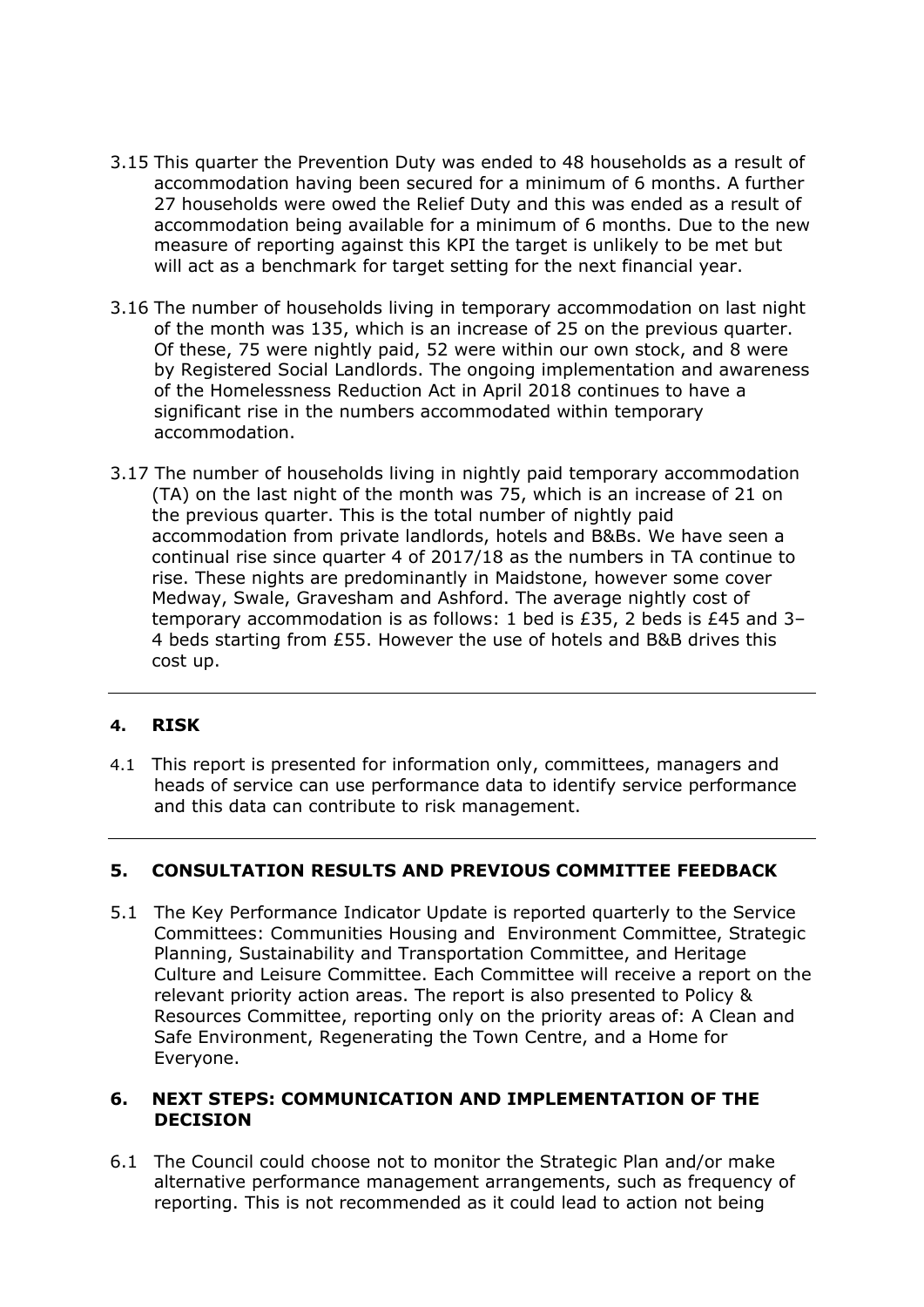taken against performance during the year, and the Council failing to deliver its priorities.

### **7. CROSS-CUTTING ISSUES AND IMPLICATIONS**

| <b>Issue</b>                                           | <b>Implications</b>                                                                                                                                                                                                                                                                                                                                                                                                                                                                                                                                                                                                                                                                  | Sign-off                                                 |
|--------------------------------------------------------|--------------------------------------------------------------------------------------------------------------------------------------------------------------------------------------------------------------------------------------------------------------------------------------------------------------------------------------------------------------------------------------------------------------------------------------------------------------------------------------------------------------------------------------------------------------------------------------------------------------------------------------------------------------------------------------|----------------------------------------------------------|
| <b>Impact on</b><br>Corporate<br><b>Priorities</b>     | The key performance indicators and strategic<br>actions are part of the Council's overarching<br>Strategic Plan 2015-20 and play an<br>important role in the achievement of<br>corporate objectives. They also cover a wide<br>range of services and priority areas, for<br>example waste and recycling.                                                                                                                                                                                                                                                                                                                                                                             | Head of Policy,<br>Communications<br>& Governance        |
| <b>Risk</b><br><b>Management</b>                       | The production of robust performance<br>reports ensures that the view of the Council's<br>approach to the management of risk and use<br>of resources is not undermined and allows<br>early action to be taken in order to mitigate<br>the risk of not achieving targets and<br>outcomes.                                                                                                                                                                                                                                                                                                                                                                                             | Head of Policy,<br>Communications<br>& Governance        |
| <b>Financial</b>                                       | Performance indicators and targets are<br>closely linked to the allocation of resources<br>and determining good value for money. The<br>financial implications of any proposed<br>changes are also identified and taken into<br>account in the Council's Medium Term<br>Financial Plan and associated annual budget<br>setting process. Performance issues are<br>highlighted as part of the budget monitoring<br>reporting process.                                                                                                                                                                                                                                                 | Senior Finance<br>Officer (Client)                       |
| <b>Staffing</b>                                        | Having a clear set of targets enables staff<br>outcomes/objectives to be set and effective<br>action plans to be put in place                                                                                                                                                                                                                                                                                                                                                                                                                                                                                                                                                        | Head of Policy,<br>Communications<br>& Governance        |
| Legal                                                  | There is no statutory duty to report regularly<br>on the Council's performance. However,<br>under Section 3 of the Local Government Act<br>1999 (as amended) a best value authority<br>has a statutory duty to secure continuous<br>improvement in the way in which its<br>functions are exercised having regard to a<br>combination of economy, efficiency and<br>effectiveness. One of the purposes of the Key<br>Performance Indicators is to facilitate the<br>improvement of the economy, efficiency and<br>effectiveness of Council Services. Regular<br>reports on the Council's performance assist<br>in demonstrating best value and compliance<br>with the statutory duty. | Team Leader<br>(Corporate<br>Governance),<br><b>MKLS</b> |
| <b>Privacy and</b><br><b>Data</b><br><b>Protection</b> | The data will be held and processed in<br>accordance with the data protection<br>principles contained in the Data Protection                                                                                                                                                                                                                                                                                                                                                                                                                                                                                                                                                         | Team Leader<br>(Corporate<br>Governance),                |